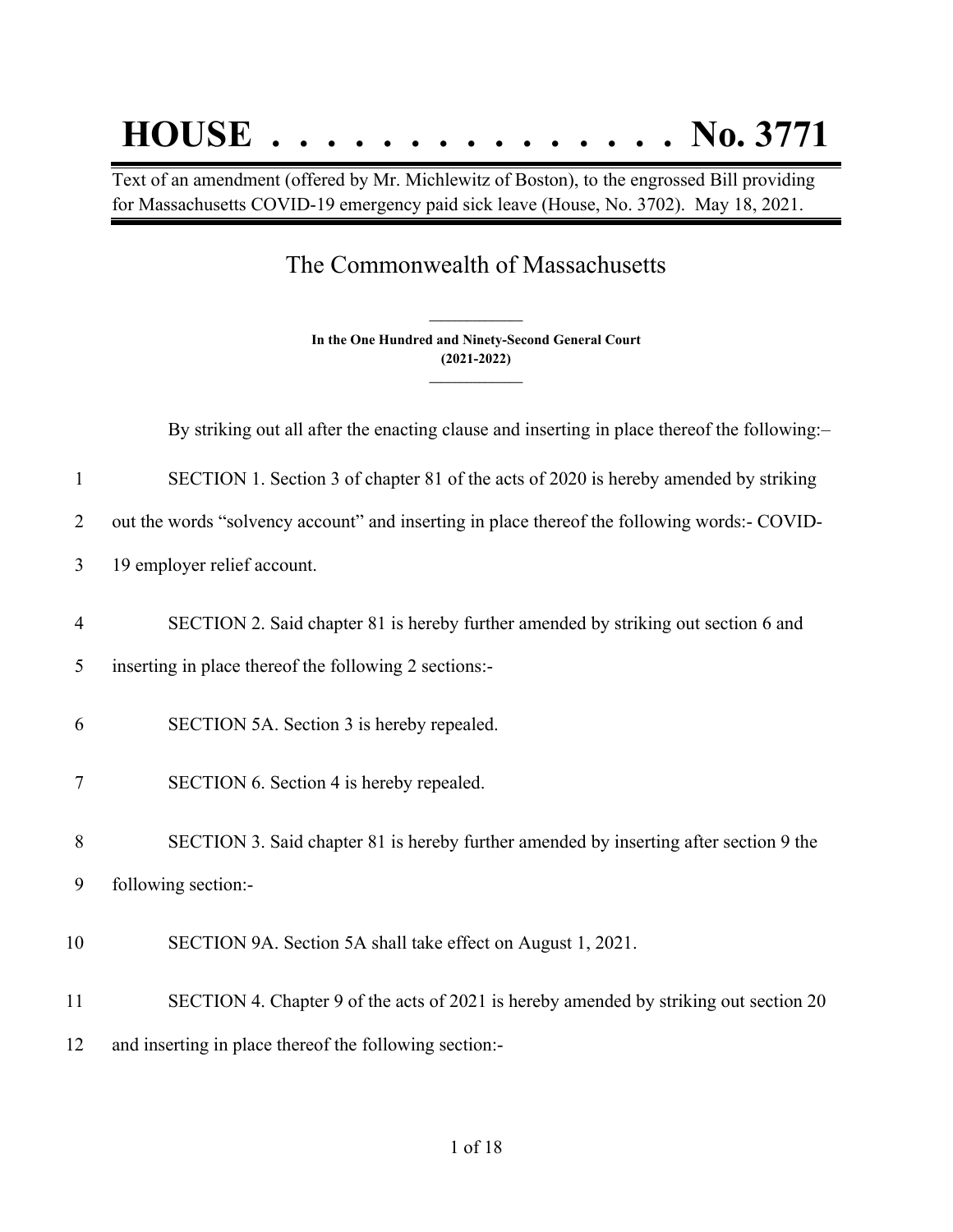| 13 | SECTION 20. (a) For calendar years 2021, 2022 and any calendar year in which bonds or             |
|----|---------------------------------------------------------------------------------------------------|
| 14 | notes issued pursuant to section 19 are outstanding, an employer entitled to an experience rate   |
| 15 | pursuant to section 14 of chapter 151A of the General Laws shall be subject to, shall be assessed |
| 16 | and shall pay an unemployment obligation assessment.                                              |
| 17 | (b) Annually, beginning January 1, 2021, the commissioner shall set the unemployment              |
| 18 | obligation assessment rate at an amount sufficient to both:                                       |
| 19 | (1) Credit the following amounts to the COVID-19 employer relief account which shall              |
| 20 | be in addition to any amounts deemed necessary by the commissioner for the purposes of            |
| 21 | paragraph (2):                                                                                    |
| 22 | (i) In calendar year 2021, an amount to be determined by the commissioner, provided,              |
| 23 | that the amount to be determined shall not be more than \$150,000,000;                            |
| 24 | (ii) In calendar year 2022, an amount to be determined by the commissioner; provided,             |
| 25 | that the amount to be determined shall not be more than \$250,000,000; and                        |
| 26 | (2) Credit any amount deemed necessary by the commissioner to the Special Contribution            |
| 27 | Unemployment Compensation Trust Fund established pursuant to section 21 for the following         |
| 28 | purposes:                                                                                         |
| 29 | (i) principal, interest and any redemption premium on the bonds or notes;                         |
| 30 | (ii) administrative expenses, credit enhancement fees and other fees, if any, in connection       |
| 31 | with issuing the bonds or notes;                                                                  |
| 32 | (iii) all other amounts required to be maintained and paid under the terms of applicable          |
| 33 | trust agreements or credit enhancement agreements; and                                            |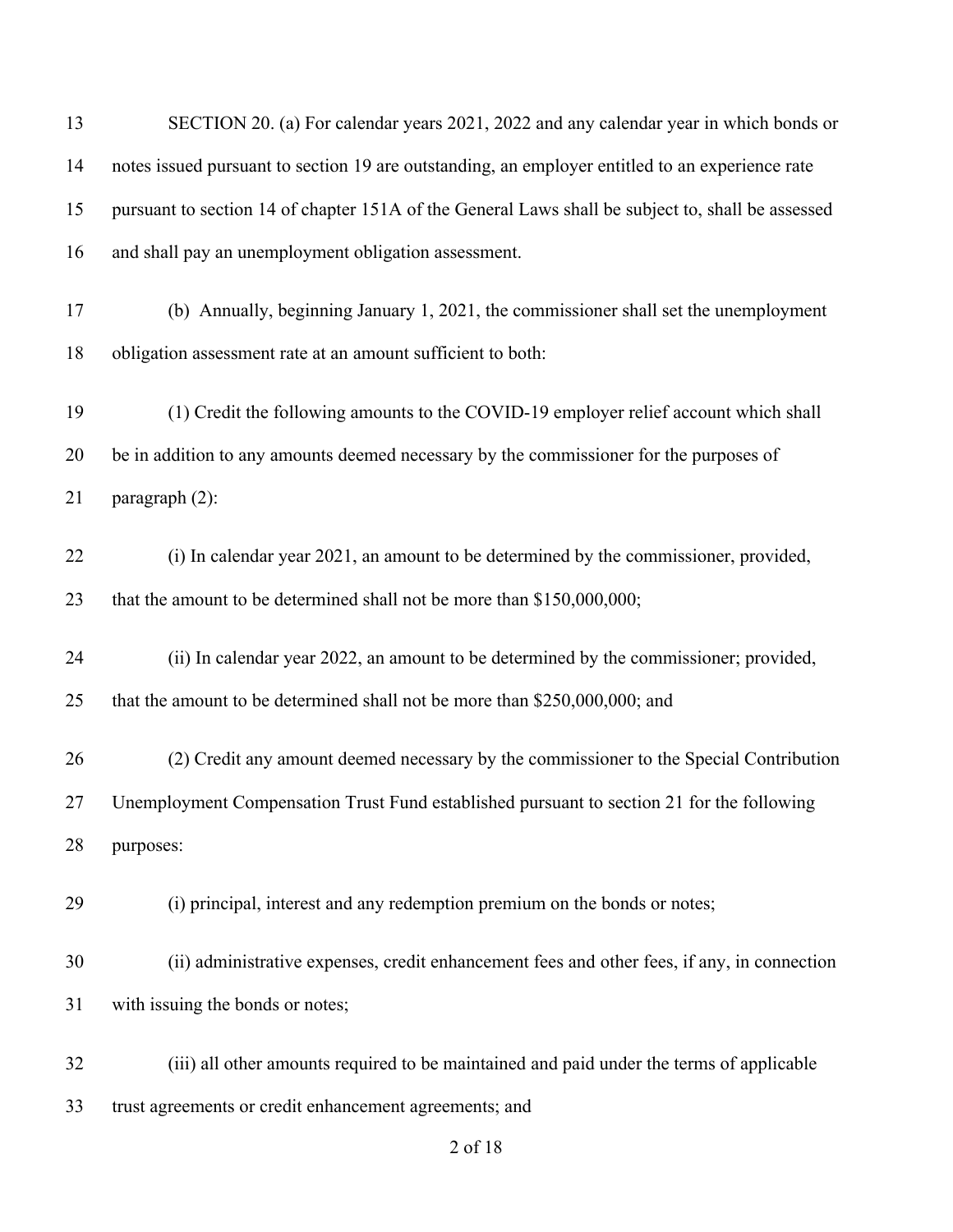(iv) amounts necessary to establish the ratings on the obligations that are assigned by a nationally recognized rating service at a level determined by the treasurer in the state treasurer's sole discretion.

 (c) The rate shall be based on a formula prescribed by rules set forth by the commissioner, using the employer's experience rate. The unemployment obligation assessment rate shall apply to the same wage base to which the employer's unemployment tax applies for the applicable period.

 (d) Not less than 30 days following the annual setting of the unemployment obligation assessment rate, the commissioner shall provide written notice to the house and senate committees on ways and means and the joint committee on labor and workforce development. The notice shall include, but not be limited to: (i) the assessment rate; (ii) a description of the formula on which the assessment rate was based; and (iii) the amounts of any outstanding payments associated with bonds issued pursuant to section 19, including the amounts described in clauses (i) to (iv), inclusive, of subsection (b).

 (e) The unemployment obligation assessment shall be collected in such manner and at such times as the commissioner shall prescribe, provided that the collection shall occur at least quarterly.

 (f) The portion of the unemployment obligation assessment attributable to paragraph (1) of subsection (b) shall be credited to the COVID-19 employer relief account within the Unemployment Compensation Fund. All unemployment obligation assessments attributable to paragraph (2) of subsection (b) shall be credited to the Special Contribution Unemployment Compensation Trust Fund established by section 21A. Receipts from the assessment shall not be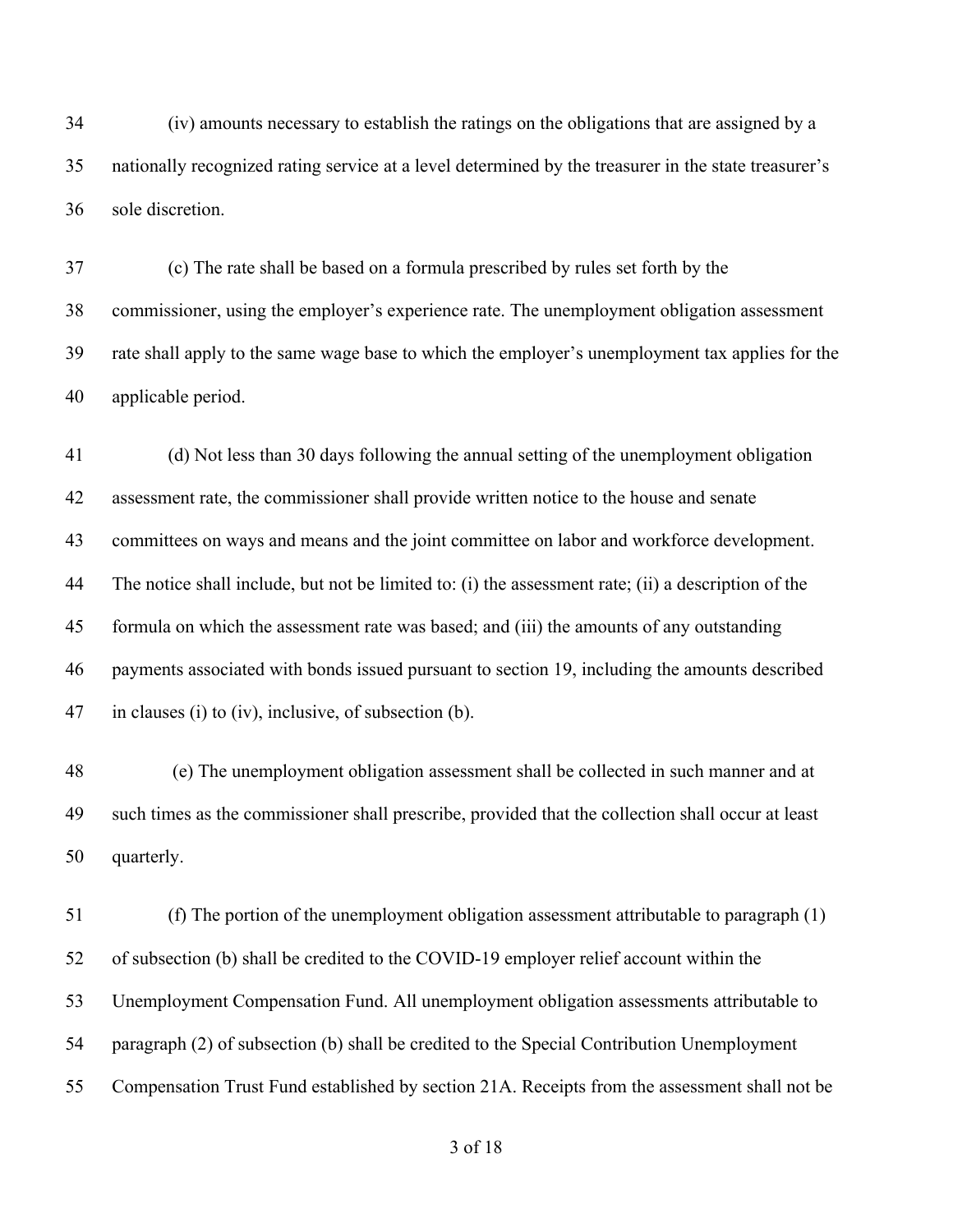subject to the allowable state tax revenue limitations established by chapter 62F of the General Laws.

 SECTION 5. Said chapter 9 is hereby further amended by inserting after section 21, the following section:-

 SECTION 21A. There is hereby established a separate account to be known and referred to as the COVID-19 employer relief account, within the Unemployment Compensation Fund established in section 48 of chapter 151A of the General Laws. Benefits shall be assigned to this account pursuant to section 3 of chapter 81 of the acts of 2020 as amended by this act. Amounts collected pursuant to subsection (b) of section 20 of chapter 9 of the acts of 2021, as amended by this act, or any other amounts designated by the commissioner as defined in section 1 of said chapter 151A as intended for repayment of COVID-19 employer relief account, shall be applied to reduce the balance of this account. Any proceeds of bonds or notes issued pursuant to sections 18, 19, 21 and 23 of said chapter 9 that are deposited into the Unemployment Compensation Fund shall be applied to reduce the balance of the COVID-19 employer relief account. Any remaining balance shall be resolved by incorporating the negative balance into the calculation on September 30, 2022 of the reserve percentage of the Unemployment Trust Fund pursuant to section 14 of said chapter 151A; provided, that the commissioner may make additional adjustments as necessary including to account for debt proceeds that are anticipated but not yet deposited into the Unemployment Compensation Fund. The COVID-19 employer relief account shall be dissolved as of September 30, 2022.

 SECTION 6. Said chapter 9 is hereby further amended by inserting after section 28 the following section:-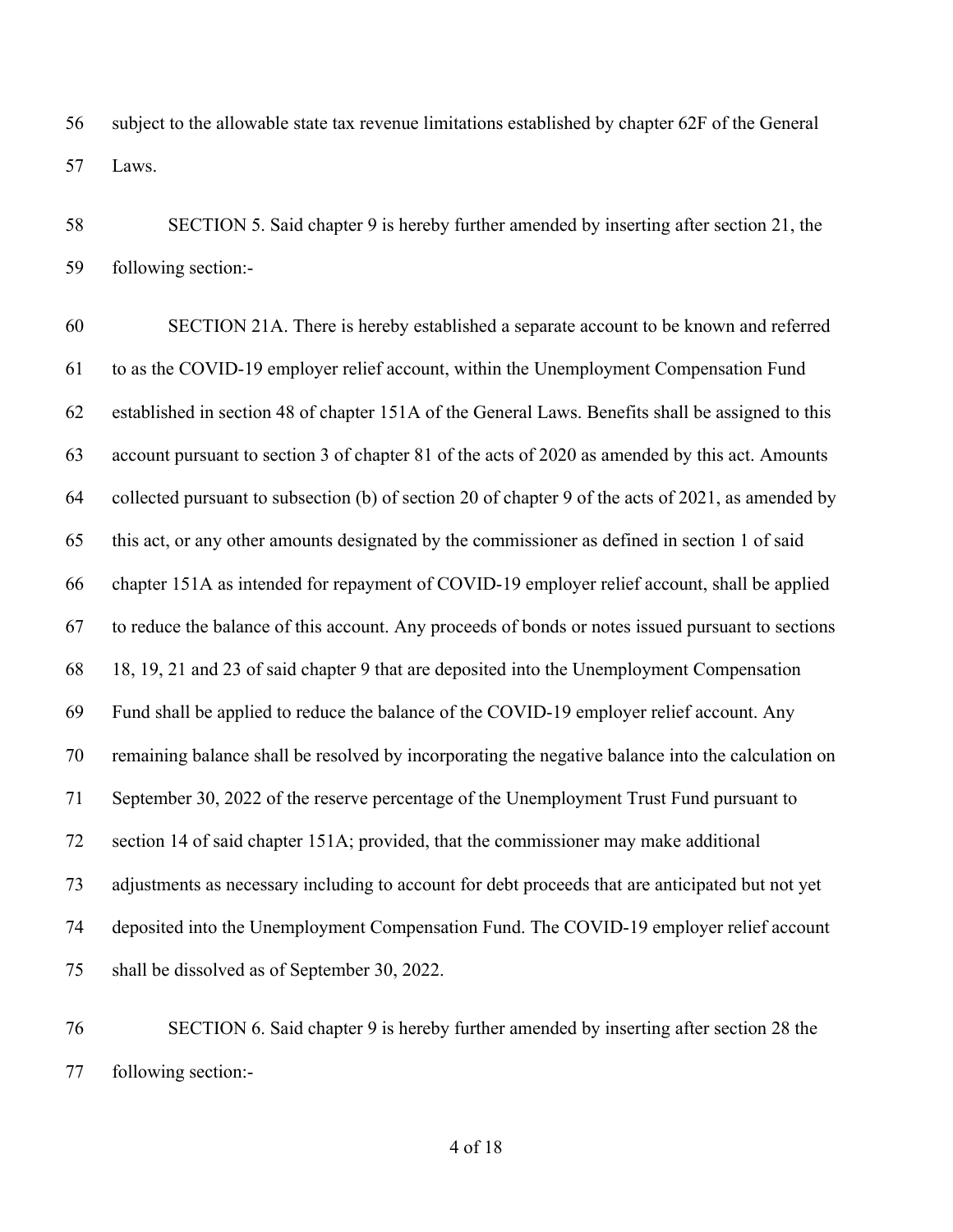| 78 | SECTION 28A. Section 21A shall take effect as of March 10, 2020.                                |
|----|-------------------------------------------------------------------------------------------------|
| 79 | SECTION 7. Said chapter 9 is hereby further amended by inserting after section 29 the           |
| 80 | following section:-                                                                             |
| 81 | SECTION 29A. Section 20 shall take effect as of January 1, 2021.                                |
| 82 | SECTION 8. The following words shall, for the purposes of sections 8 to 12, inclusive,          |
| 83 | unless the context clearly requires otherwise, have the following meanings:                     |
| 84 | "Child", a biological, adopted or foster child, a stepchild or legal ward, a child to whom      |
| 85 | the employee stands in loco parentis or a person to whom the employee stood in loco parentis    |
| 86 | when the person was a minor child.                                                              |
| 87 | "COVID-19 Massachusetts emergency paid sick leave", paid time-off that is                       |
| 88 | compensated by an employer at the employee's regular rate of pay, and with the same             |
| 89 | employment benefits to which the employee is entitled from such employer as a term of the       |
| 90 | employee's employment, for the purposes described in subsection (b) of section 10; provided,    |
| 91 | however, that in no case shall the employee's hourly compensation be less than that provided    |
| 92 | under section 1 of chapter 151 of the General Laws, nor shall an employer be required to pay    |
| 93 | more than \$850 per week to an employee.                                                        |
| 94 | "Domestic partner", a person not less than 18 years of age who: (i) is dependent upon the       |
| 95 | employee for support as shown by either unilateral dependence or mutual interdependence that is |
| 96 | evidenced by a nexus of factors including, but not limited to: (A) common ownership of real or  |
| 97 | personal property; (B) common householding; (C) children in common; (D) signs of intent to      |

marry; (E) shared budgeting; and (F) the length of the personal relationship with the employee;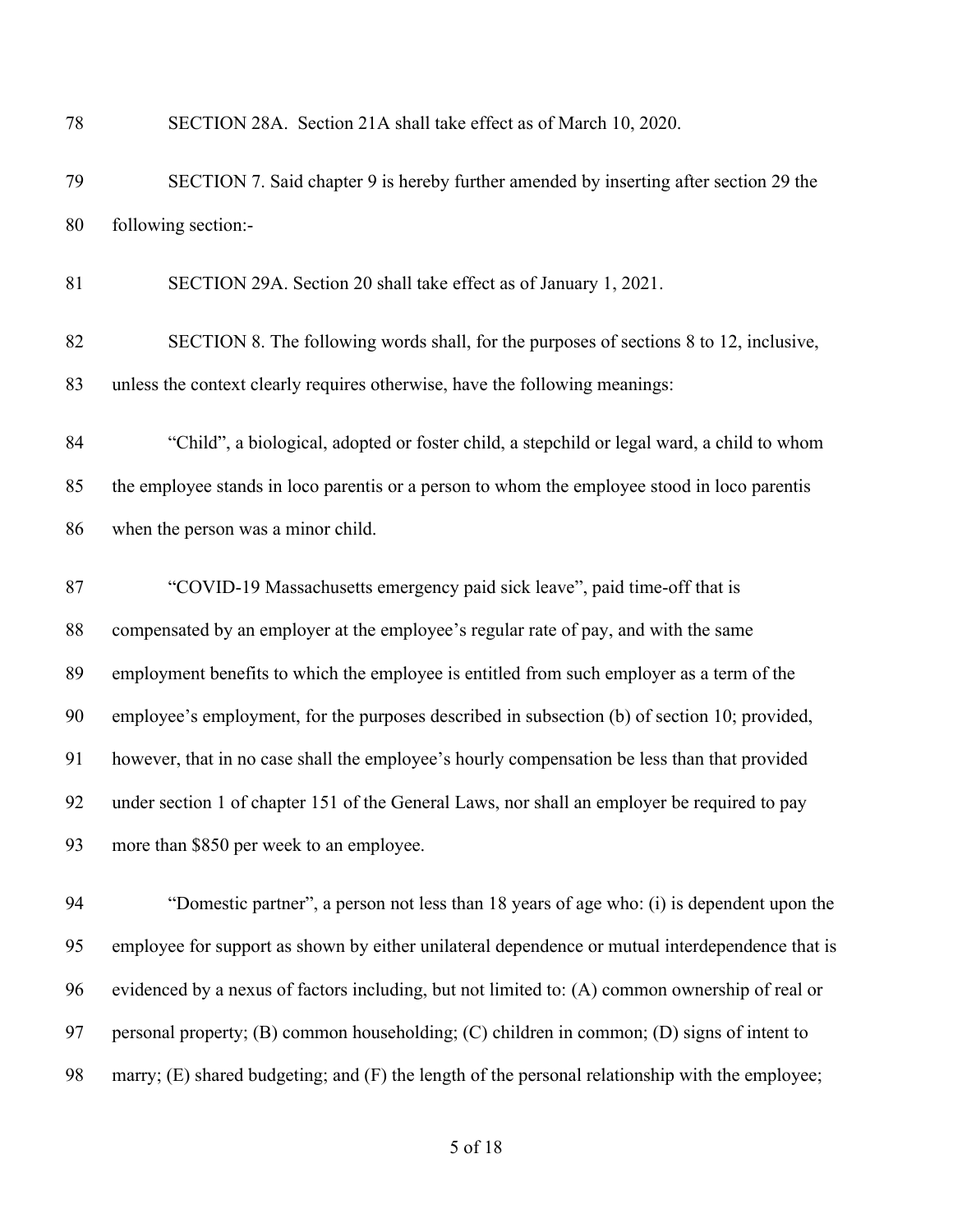or (ii) has registered as the domestic partner of the employee with any registry of domestic partnerships maintained by the employer of either party, or in any state, county, city, town or village in the United States.

 "Employee", any person whose primary place of employment is in the commonwealth and who performs services for an employer for wage, remuneration or other compensation, including employees employed by the commonwealth, its departments, sub-divisions, quasi- public agencies or a municipality, district, political subdivision or its instrumentalities; provided, however, that notwithstanding any general or special law to the contrary, "employee" shall include a family child care provider, as defined in subsection (a) of section 17 of chapter 15D of the General Laws, and a personal care attendant, as defined in section 70 of chapter 118E of the General Laws.

 "Employer", any individual, corporation, partnership or other private or public entity, including any agent thereof, who engages the services of an employee for wages, remuneration or other compensation, including, but not limited to, (i) the commonwealth, its departments, sub- divisions or quasi-public agencies; or (ii) a municipality, district, political subdivision or its instrumentalities; provided, however, that the United States government shall not be considered an "employer"; provided further, that an individual employer shall be determined by the federal employer identification number; provided further, that the department of early education and care shall be deemed the employer of family child care providers, as defined in subsection (a) of section 17 of chapter 15D of the General Laws; and provided further, that the PCA quality home care workforce council established in section 71 of chapter 118E of the General Laws shall be the employer of personal care attendants, as defined in section 70 of said chapter 118E.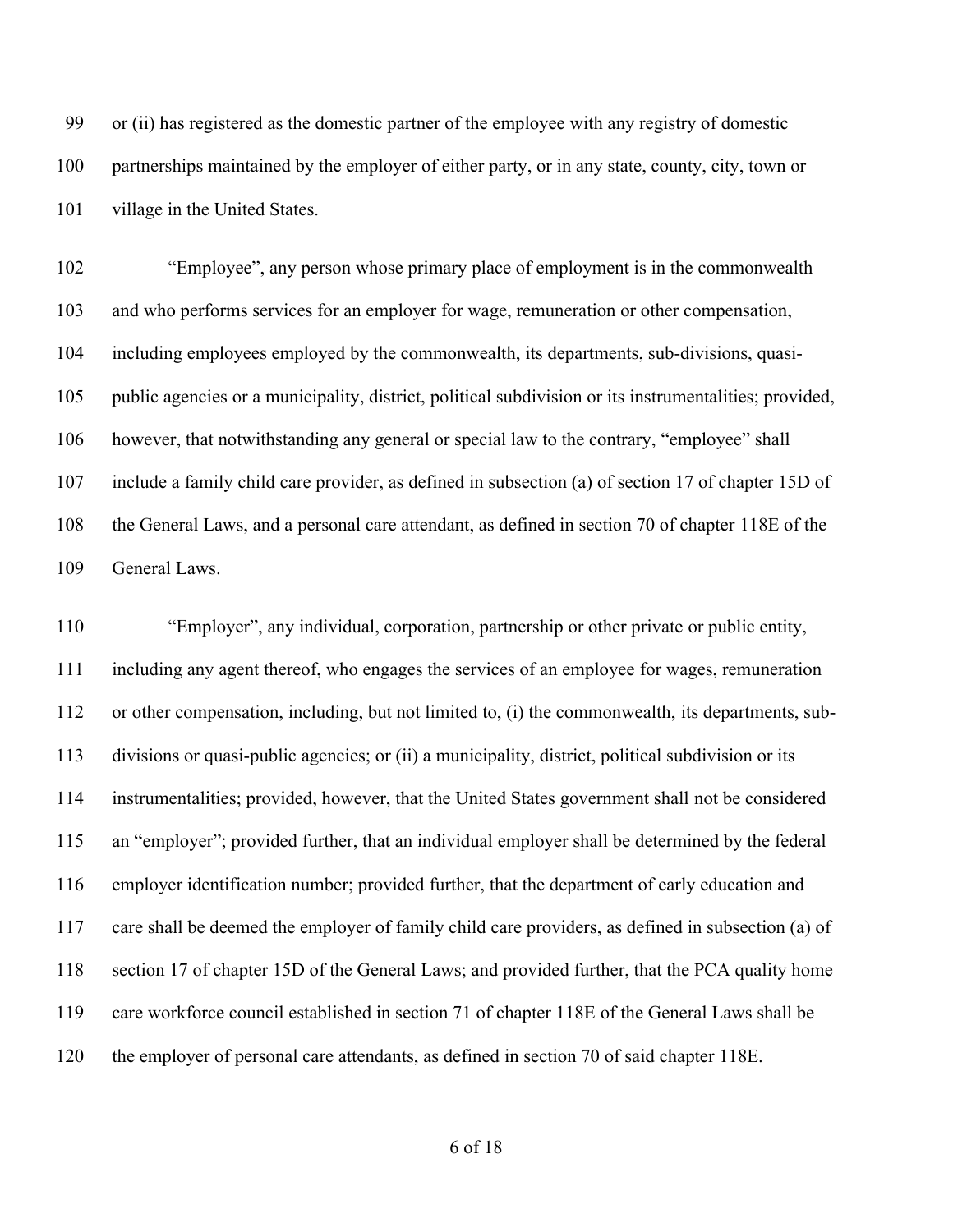| 121 | "Employment benefits", all benefits provided or made available to employees by an                |
|-----|--------------------------------------------------------------------------------------------------|
| 122 | employer, including, but not limited to, group life insurance, health insurance, disability      |
| 123 | insurance, sick leave, annual or vacation leave, educational benefits and pensions.              |
| 124 | "Family member", the spouse, domestic partner, child, parent or parent of a spouse or            |
| 125 | domestic partner of the employee, a person who stood in loco parentis to the employee when       |
| 126 | such employee was a minor child or a grandchild, grandparent or sibling of the employee. For     |
| 127 | the purposes of this definition, "person who stood in loco parentis" shall not include a person  |
| 128 | with whom the employee has no personal relationship.                                             |
| 129 | "Health care provider", a health care professional licensed under chapter 112 of the             |
| 130 | General Laws or any other person licensed under federal or any state law to provide medical care |
| 131 | or emergency medical services and authorized to provide such services in the commonwealth.       |
| 132 |                                                                                                  |
| 133 | "Parent", a biological, adoptive, foster or step-parent of an employee or of an employee's       |
| 134 | spouse or domestic partner, a legal guardian of an employee or other person who stood in loco    |
| 135 | parentis when the employee or employee's spouse or domestic partner was a minor child.           |
| 136 | "Spouse", a person who is married to the employee.                                               |
| 137 | "Telework", a work flexibility arrangement under which an employee performs the duties           |
| 138 | and responsibilities of such employee's position, and other authorized activities, from an       |
| 139 | approved worksite other than the location from which the employee would otherwise work.          |
| 140 | SECTION 9. There shall be established a fund known as the COVID-19 Massachusetts                 |
| 141 | Emergency Paid Sick Leave Fund to be administered by the executive office for administration     |
|     |                                                                                                  |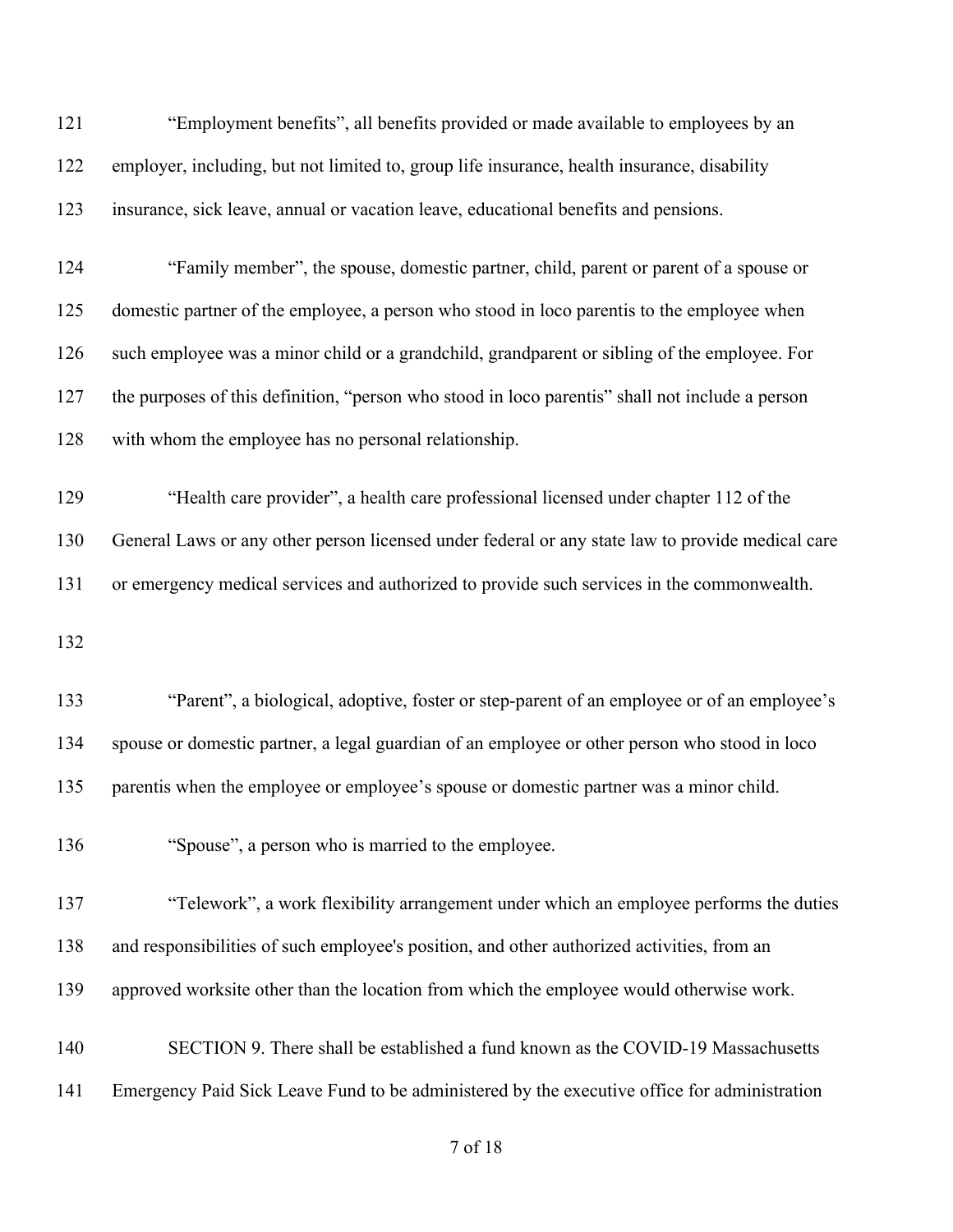and finance, or any department or agency thereof designated by the executive office. The purpose of the fund shall be to reimburse eligible employers for the cost of providing employees with COVID-19 Massachusetts emergency paid sick leave. There shall be credited to the fund all amounts that are transferred or authorized to be transferred thereto or directed to be deposited therein, and all amounts received as gifts, grants or contributions for the purposes of the fund, including funds transferred pursuant to section 13. Amounts credited to the fund shall not be subject to appropriation. Money in the fund shall not be considered part of the consolidated net surplus pursuant to section 5C of chapter 29 of the General Laws. Any money transferred from the General Fund and remaining in the fund as of December 31, 2021 and not subject to a filed employer reimbursement application under section 10, shall revert to the General Fund; provided, however, that all money in the fund that was transferred from the General Fund shall revert to the General Fund not later than January 31, 2022. The secretary of administration and finance may direct the comptroller to transfer any unspent federal funds as necessary due to federal requirements for tracking and monitoring federal funds. 156 SECTION 10. (a)(1) Notwithstanding any general or special law to the contrary, as a result of the outbreak of the 2019 novel coronavirus, also known as COVID-19, as of the effective date of this section, an employer shall provide, subject to section 11, COVID-19 Massachusetts emergency paid sick leave to its employees pursuant to paragraph (3) who are

- absent from and are unable to work pursuant to subsection (b).
- (2) The executive office for administration and finance, or any department or agency thereof designated by the executive office, shall reimburse an employer from the COVID-19 Massachusetts Emergency Paid Sick Leave Fund, established in section 9, for the cost of providing COVID-19 Massachusetts emergency paid sick leave to an employee; provided,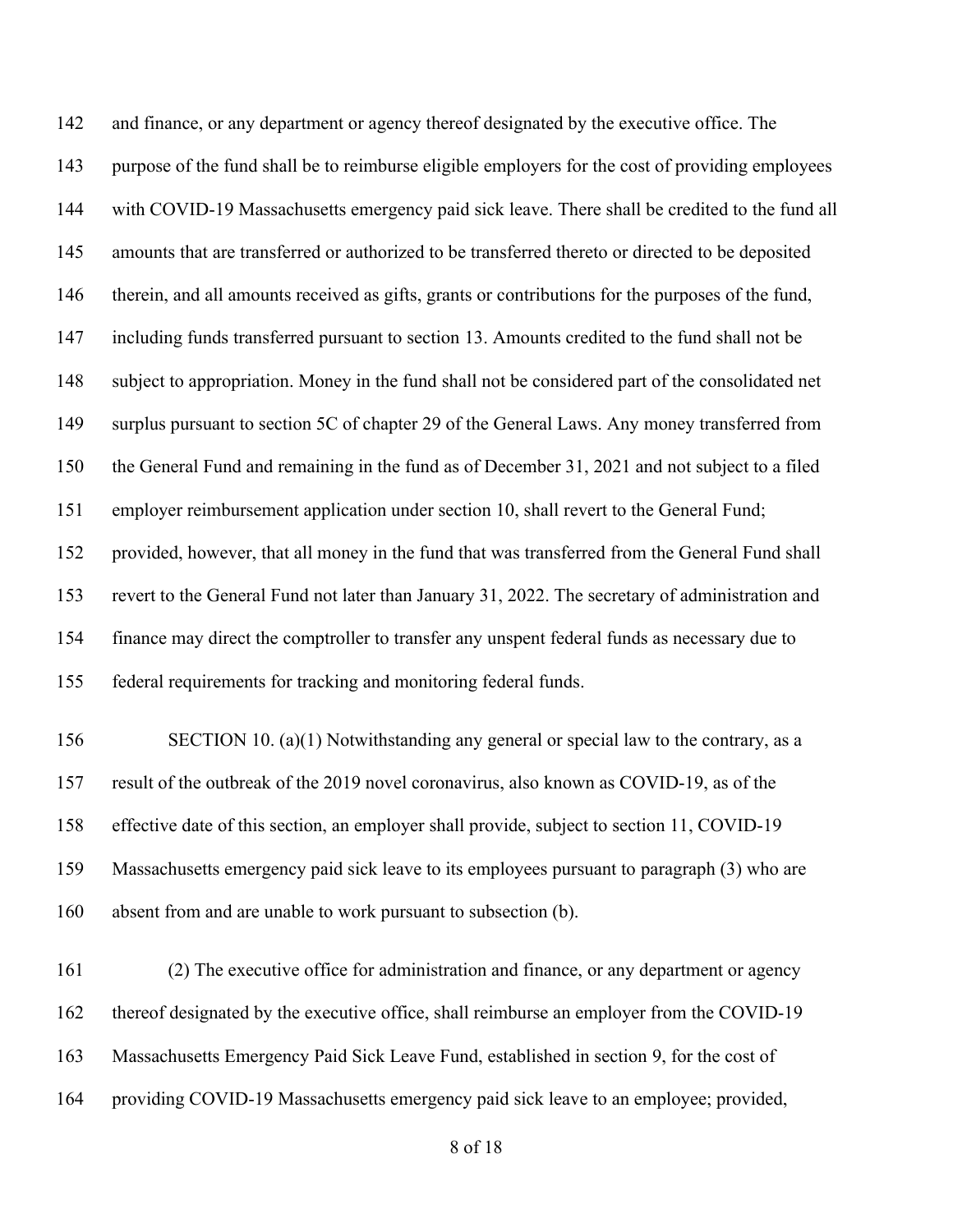however, that any qualified sick leave wages paid by an employer that are eligible for the tax credit for qualified sick leave wages provided for paid sick and paid family and medical leave under the federal Families First Coronavirus Response Act, P.L. 116-127 or subsequent extensions, including the federal Consolidated Appropriations Act, 2021 and the federal American Rescue Plan Act of 2021, shall not be eligible for reimbursement from said COVID-19 Massachusetts Emergency Paid Sick Leave Fund.

- (3) An employer shall provide the following amount of leave for an employee who takes COVID-19 Massachusetts emergency paid sick leave:
- (i) an employee who works 40 hours or more per week shall be provided 40 hours of COVID-19 Massachusetts emergency paid sick leave;
- (ii) an employee who works less than 40 hours a week, but maintains a regular schedule with consistent hours per week, shall be provided COVID-19 Massachusetts emergency paid sick leave that is equal to the number of hours that such employee works per week, on average over a 14-day period of such regular schedule; or

 (iii) for an employee whose schedule and weekly hours worked vary from week to week, such employee shall be provided COVID-19 Massachusetts emergency paid sick leave that: (A) is equal to the average number of hours that the employee was scheduled to work per week over the 6-month period immediately preceding the date on which such employee takes the COVID- 19 Massachusetts emergency paid sick leave, including hours for which such employee took leave of any type; or (B) if the employee did not work over such 6-month period, is equal to the reasonable expectation of the employee at the time of hiring of the average number of hours per week that the employee would normally be scheduled to work.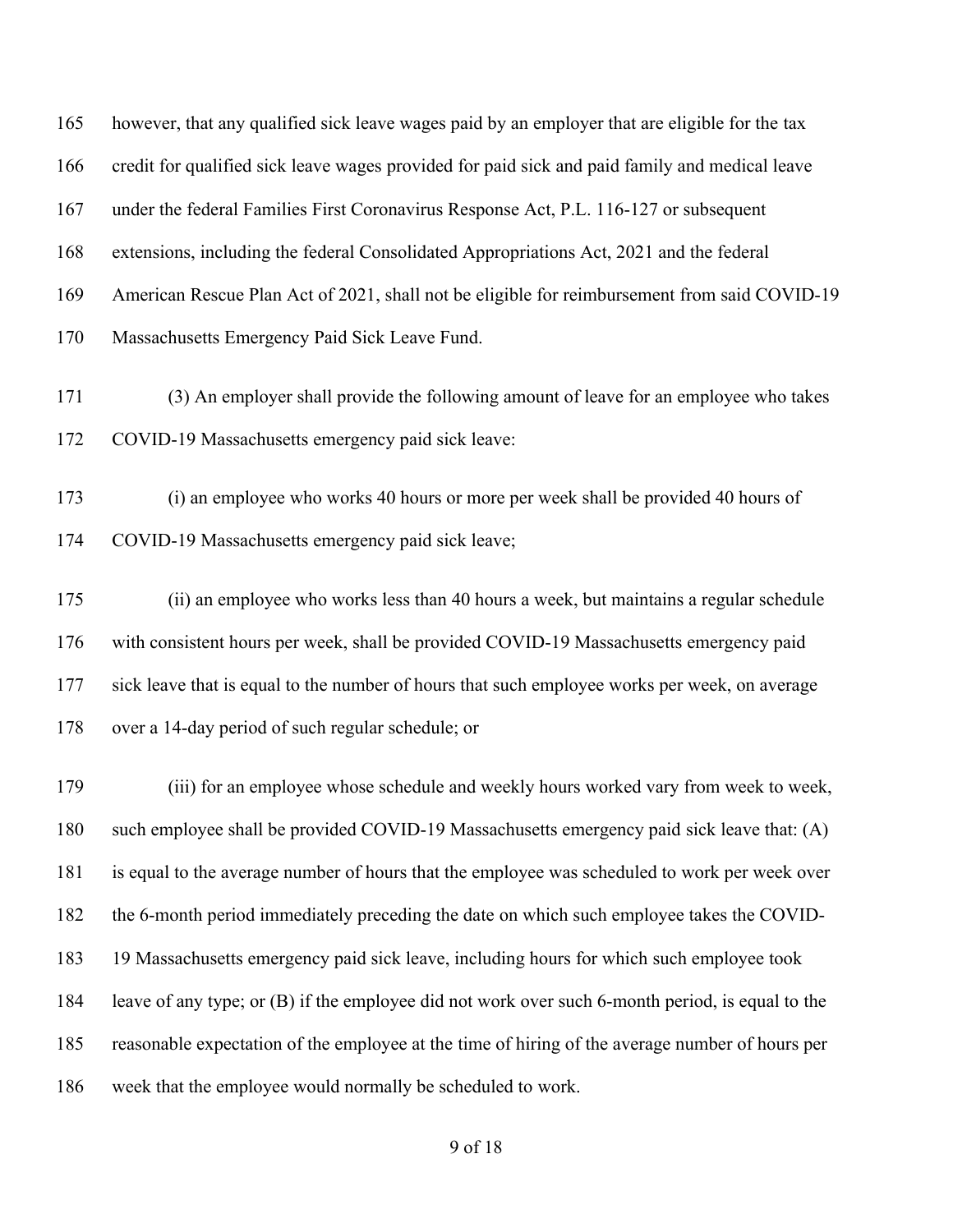(4) An employee eligible for COVID-19 Massachusetts emergency paid sick leave shall be eligible for leave that is compensated by the employer, while maintaining the same employment benefits to which the employee is entitled as a term of employment by an employer to an employee; provided, however, that no employee shall be entitled to receive, and no employer shall be eligible for reimbursement for such employee for, COVID-19 Massachusetts emergency paid sick leave in excess of \$850 per week.

 (5) An employer who pays an employee for COVID-19 Massachusetts emergency paid sick leave shall, subject to clause (2), be reimbursed by the executive office for administration and finance, or any department or agency thereof, in consultation with the department of revenue, from the COVID-19 Massachusetts Emergency Paid Sick Leave Fund by submitting, by a time and in a form and manner prescribed by the executive office for administration and finance, or any department or agency thereof designated by the executive office, an application as provided in paragraph (1) of subsection (e). The executive office, or any department or agency thereof, shall provide such reimbursements directly to eligible employers in a timely manner after receiving an application from an employer.

 (6) An employee's COVID-19 Massachusetts emergency paid sick leave shall terminate at the beginning of the employee's next scheduled work shift immediately following the termination of the need for COVID-19 Massachusetts emergency paid sick leave under subsection (b).

 (b) An employer shall provide COVID-19 Massachusetts emergency paid sick leave to an employee for the following reasons related to the outbreak of the 2019 novel coronavirus, also known as COVID-19: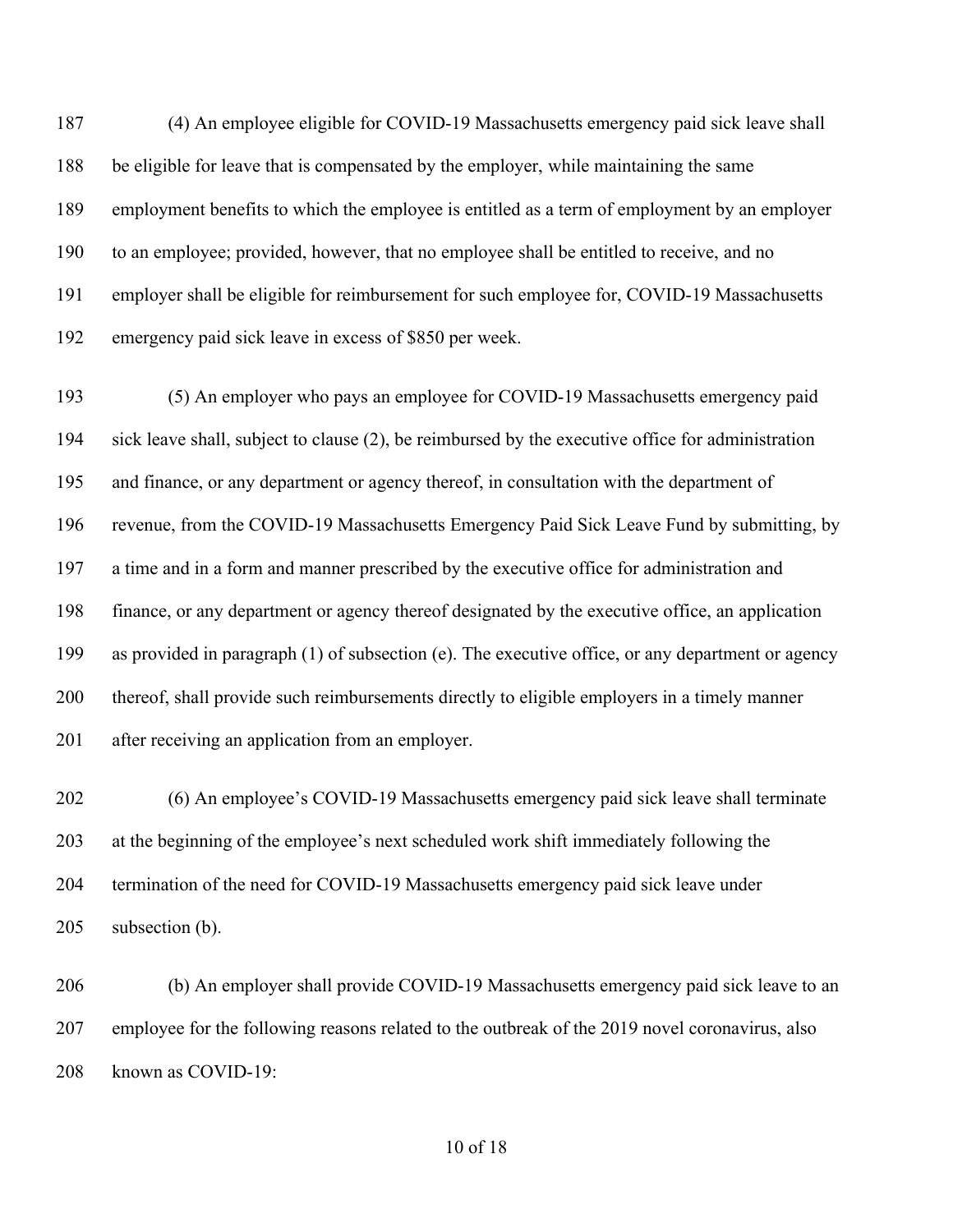(1) An employee's need to: (i) self-isolate and care for oneself because of the employee's COVID-19 diagnosis; (ii) seek or obtain medical diagnosis, care or treatment for COVID-19 symptoms; or (iii) obtain immunization related to COVID-19 or the employee is recovering from an injury, disability, illness or condition related to such immunization;

 (2) An employee's need to care for a family member who: (i) is self-isolating due to a COVID-19 diagnosis; or (ii) needs medical diagnosis, care or treatment for COVID-19 symptoms;

 (3) A quarantine order, or other determination by a local, state or federal public official, a health authority having jurisdiction, the employee's employer or a health care provider that the employee's presence on the job or in the community would jeopardize the health of others because of the employee's exposure to COVID-19 or exhibiting of symptoms, regardless of 220 whether the employee has been diagnosed with COVID-19;

 (4) An employee's need to care for a family member due to a quarantine order, or other determination by a local, state or federal public official, a health authority having jurisdiction, the family member's employer or a health care provider that the family member's presence on the job or in the community would jeopardize the health of others because of the family member's exposure to COVID-19, regardless of whether the family member has been diagnosed with COVID-19; or

 (5) An employee's inability to telework because the employee has been diagnosed with COVID-19 and the symptoms inhibit the ability of the employee to telework.

 (c)(1) COVID-19 Massachusetts emergency paid sick leave provided by an employer may be reduced by the amount of wages or wage replacement that an employee receives for that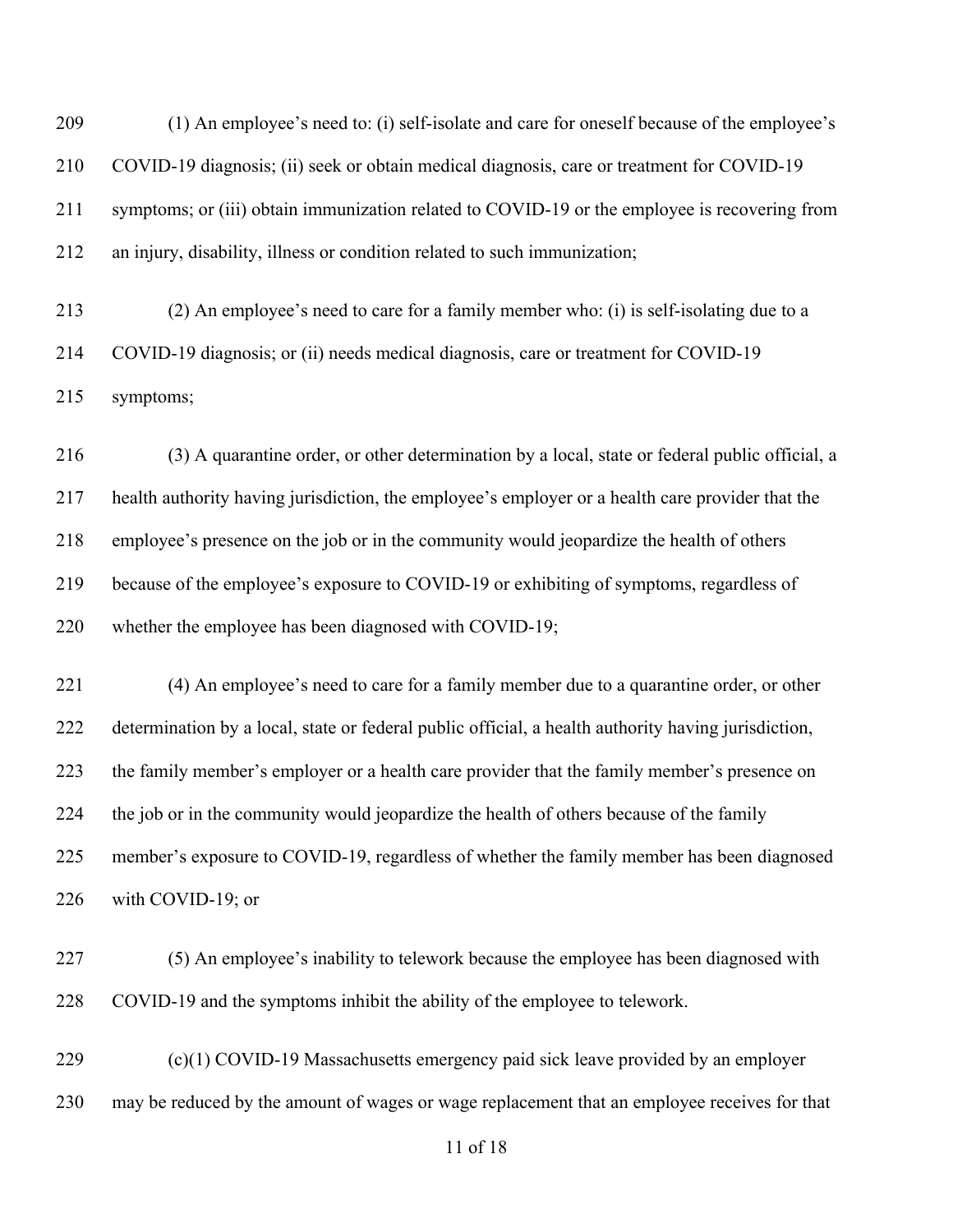| 231 | period under any government program or law. COVID-19 Massachusetts emergency paid sick            |
|-----|---------------------------------------------------------------------------------------------------|
| 232 | leave shall not be reduced by and shall be in addition to all job protected time off, paid and    |
| 233 | unpaid, that the employer is required provide to employees: (i) under section 148C of chapter     |
| 234 | 149 of the General Laws; (ii) under any existing policy or program of the employer; (iii)         |
| 235 | pursuant to a collectively bargained agreement between the employer and a collective bargaining   |
| 236 | representative of an employee; or (iv) under federal law, to the extent permitted by that federal |
| 237 | law; provided, however, said COVID-19 Massachusetts emergency paid sick leave may be              |
| 238 | reduced if the aggregate amount an employee would receive would exceed the employee's             |
| 239 | average weekly wage. An employer shall not require an employee to use other paid leave            |
| 240 | provided by the employer to the employee before the employee uses the COVID-19                    |
| 241 | Massachusetts emergency paid sick leave, unless federal law requires otherwise.                   |
| 242 | (2) An employee may use COVID-19 Massachusetts emergency paid sick leave on an                    |
| 243 | intermittent basis and in hourly increments.                                                      |
| 244 | (d) The employee shall provide notice to the employer of the need for COVID-19                    |
| 245 | Massachusetts emergency paid sick leave as soon as practicable or foreseeable. After the first    |
| 246 | workday an employee receives COVID-19 Massachusetts emergency paid sick leave, an                 |
| 247 | employer may require the employee to follow reasonable notice procedures in order to continue     |
| 248 | receiving COVID-19 Massachusetts emergency paid sick leave. An employer shall not require,        |
| 249 | as a condition of an employee's taking COVID-19 Massachusetts emergency paid sick leave,          |
| 250 | that the employee search for or find a replacement worker to cover the hours during which the     |
| 251 | employee is using COVID-19 Massachusetts emergency paid sick leave.                               |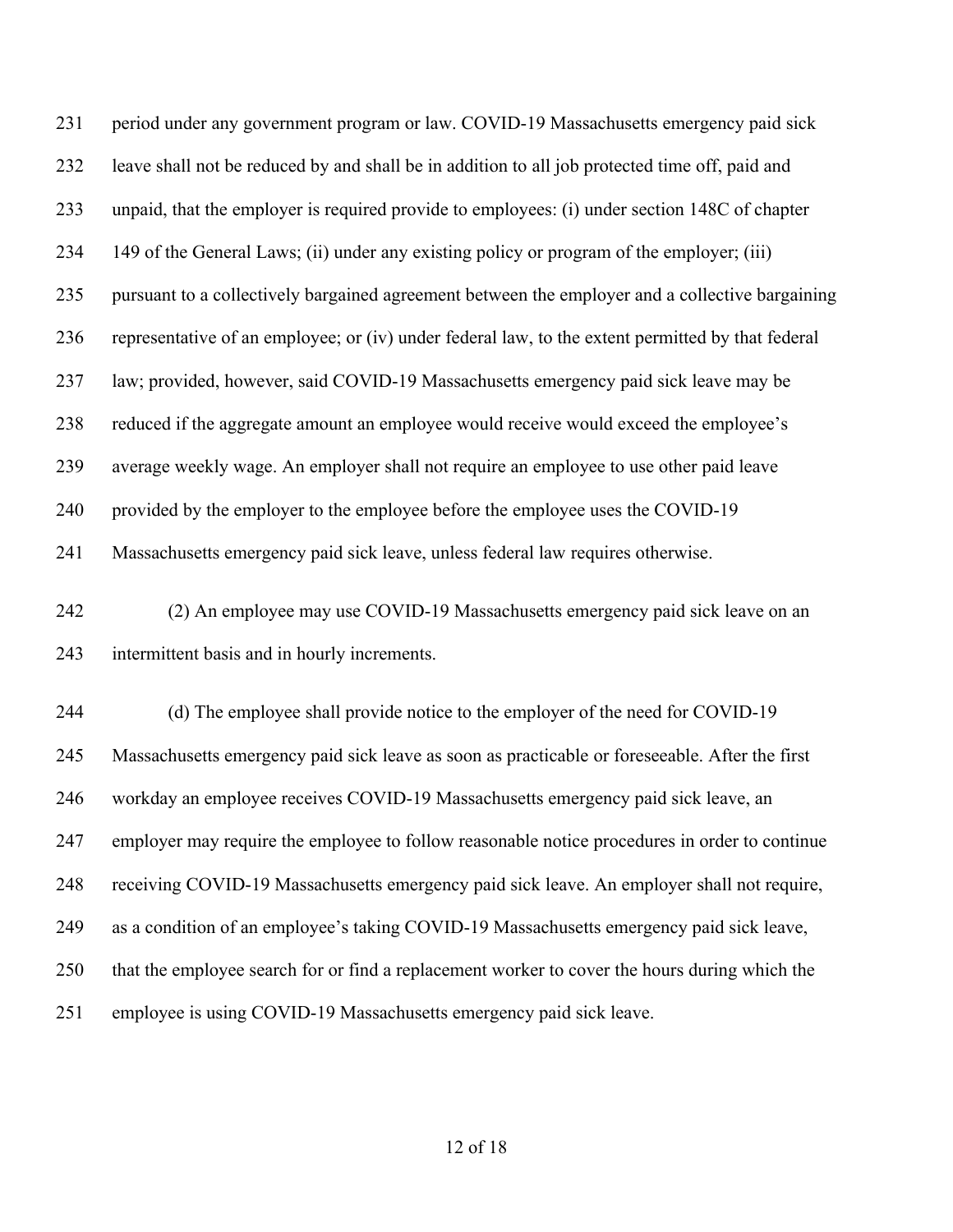(e)(1) Applications for reimbursements from an eligible employer from the COVID-19 Massachusetts Emergency Paid Sick Leave Fund shall be in a form prescribed by the executive office for administration and finance, or any department or agency thereof designated by the executive office, and shall include, but not be limited to, a copy of a written request for COVID- 19 Massachusetts emergency paid sick leave from the employee to the employer, in which the employee provides: (i) the employee's name; (ii) the date or dates for which leave is requested and taken; (iii) a statement of the COVID-19 related reason the employee is requesting leave and written support for such reason; and (iv) a statement that the employee is unable to work, including by means of telework, for such reason.

 In the case of a leave request based on a quarantine order or self-quarantine advice, the statement from the employee shall also include: (i) the name of the governmental entity ordering quarantine or the name of the health care provider advising self-quarantine; and (ii) if the person subject to quarantine or advised to self-quarantine is not the employee, that person's name and relation to the employee.

 (2) The executive office for administration and finance, or any department or agency 267 thereof designed by the executive office, may require an employer to maintain records sufficient to document the employees to whom it made qualifying leave payments and shall prescribe regulations or other guidance necessary for the reimbursement, including the process for the imposition of penalties for false or deliberating misleading statements under chapter 62C of the General Laws. Information necessary for the administration of the reimbursement provided to the executive office for administration and finance, or any department or agency thereof, may be disclosed to the executive office for administration and finance and any department or agency thereof designated by the executive office. The disclosure of such information shall not be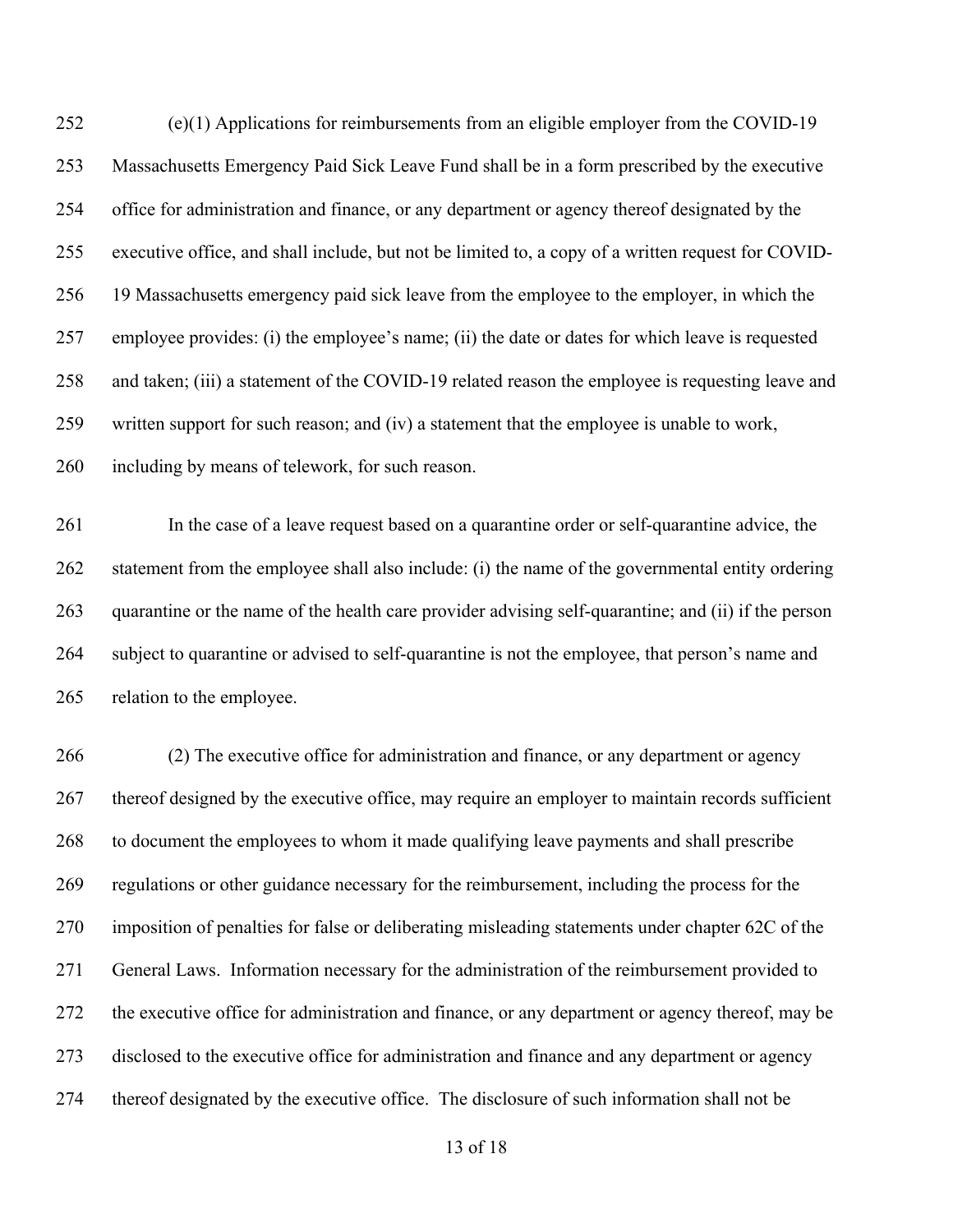subject to the prohibition provided by paragraph (a) of section 21 of chapter 62C of the General Laws, provided that any documents so disclosed shall remain confidential and not thereby become public record.

 (3) Health information related to COVID-19 Massachusetts emergency paid sick leave possessed by an employer regarding an employee or employee's family member shall: (i) be maintained on a separate form and in a separate file from other personnel information; (ii) be treated as confidential medical records; (iii) not be disclosed except to the affected employee or with the express permission of the affected employee; and (iv) be kept confidential in accordance with any other state or federal law.

 (f) It shall be unlawful for any employer to interfere with, restrain or deny an employee's ability to take COVID-19 Massachusetts emergency paid sick leave, including, but not limited to, using an employee's taking of COVID-19 Massachusetts emergency paid sick leave as a negative factor in any employment action, such as an evaluation, promotion, disciplinary action or termination, or otherwise subjecting an employee to discipline or taking any other adverse action against an employee for the use of COVID-19 Massachusetts emergency paid sick leave.

 (g) It shall be unlawful for any employer to take any adverse action against an employee because the employee opposes practices believed to be in violation of this section, or because the employee supports the exercise of rights of another employee under this section, including, but not limited to: (i) filing an action, or instituting or causing to be instituted any proceeding under or related to this section; (ii) providing or intending to provide any information in connection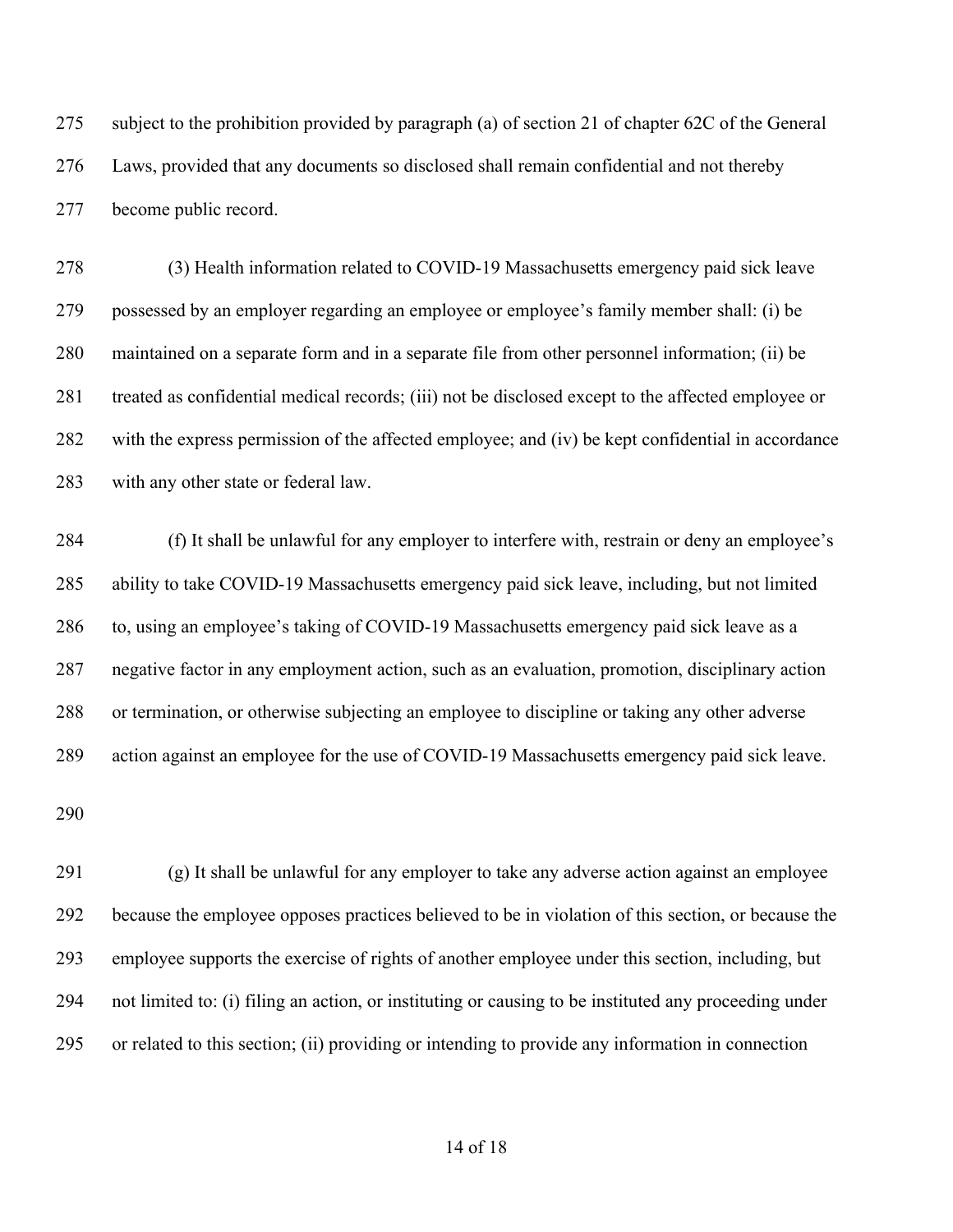with any inquiry or proceeding related to this section; or (iii) testifying or intending to testify in any inquiry or proceeding related to this section.

 (h) Nothing in this section shall be construed to: (i) discourage employers, including the commonwealth, its departments, sub-divisions or quasi-public agencies or a municipality, district, political subdivision or its instrumentalities from adopting or retaining job-protected paid time off policies that are more generous than policies set out in this section; (ii) diminish or impair the obligation of an employer to comply with any contract, collective bargaining agreement or any employment benefit program or plan in effect on the effective date of this section that provides to employees greater job-protected paid time off rights than the rights established under this section; or (iii) pre-empt the power of a municipality, district, political subdivision or its instrumentalities from adopting or retaining job-protected paid time off policies consistent with or more generous than policies that comply with the requirements of this section.

 Any employer with a COVID-19 sick leave policy not required by this act who makes available an amount of COVID-19 sick leave sufficient to meet the requirements of this act that may be used for the purposes and conditions consistent with and substantially similar to COVID- 19 Massachusetts emergency paid sick leave under this act, shall not be required to provide additional COVID-19 Massachusetts emergency paid sick leave under this act.

 (i) Not later than 7 days after the effective date of this section, the executive office of labor and workforce development, in consultation with the executive office for administration and finance, shall prepare and provide to employers notice of this section in English and in other languages required under clause (iii) of subsection (d) of section 62A of chapter 151A of the General Laws. Employers shall post this notice in a conspicuous location accessible to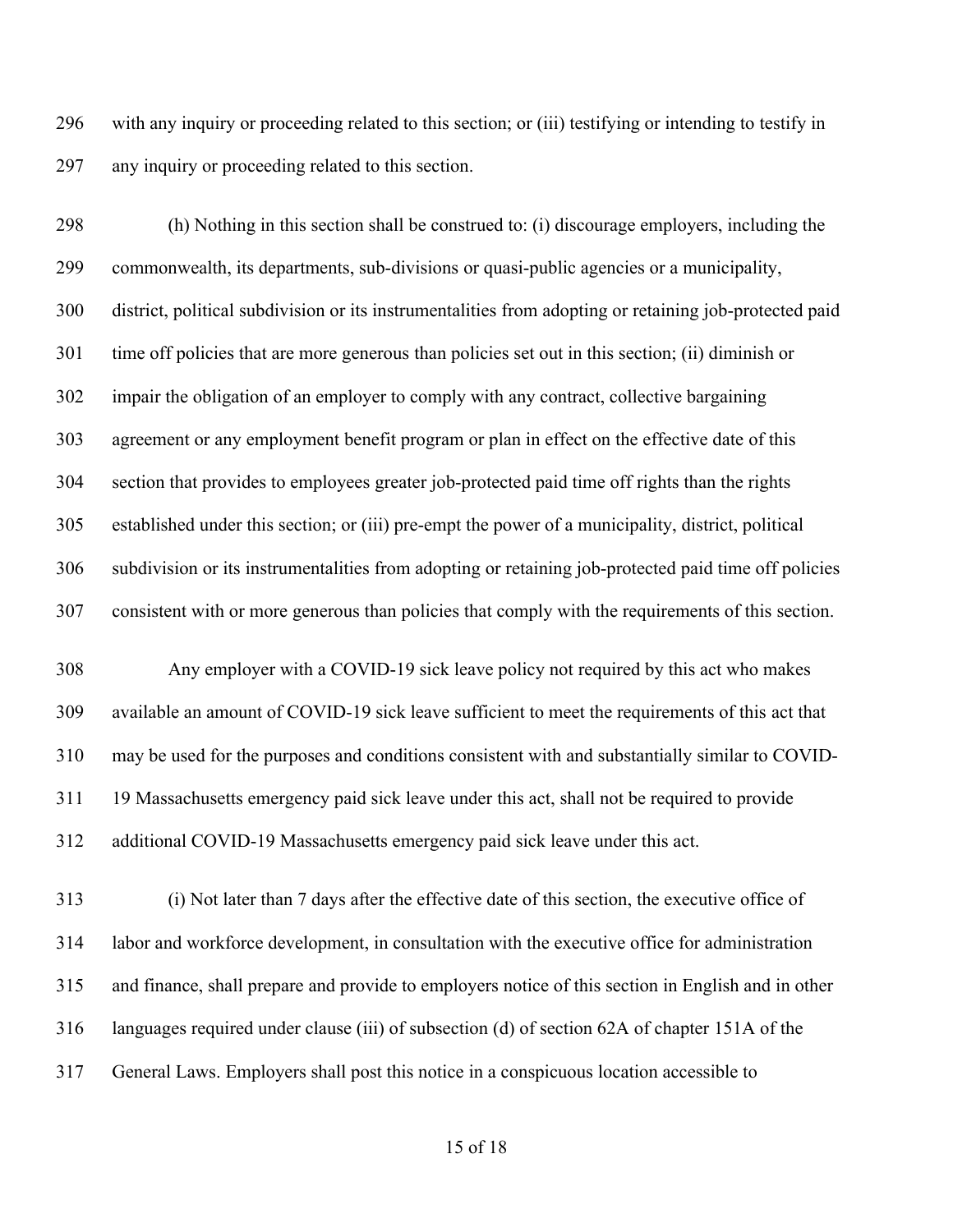employees in every establishment where employees with rights under this section work and shall provide a copy to their employees; provided, however, that in cases where the employer does not maintain a physical workplace, or an employee teleworks or performs work through a web-based platform, notification shall be sent via electronic communication or a conspicuous posting in the web-based platform.

 (j) The executive office of labor and workforce development, in consultation with the executive office for administration and finance and the executive office of health and human services, shall develop and implement a multilingual outreach program to inform employers, employees and health care providers about the availability of COVID-19 Massachusetts emergency paid sick leave.

 (k) The executive office for administration and finance, or any department or agency thereof designated by the executive office, shall issue a report on the COVID-19 Massachusetts emergency paid sick leave program. The report shall include, but not be limited to: (i) aggregate information on the number of employees who were provided COVID-19 Massachusetts emergency paid sick leave; (ii) the average amount paid to employees who were provided COVID-19 Massachusetts emergency paid sick leave; (iii) the average length of COVID-19 Massachusetts emergency paid sick leave; (iv) the employers who received reimbursements from the COVID-19 Massachusetts Emergency Paid Sick Leave Fund established in section 9; (v) the average amount of each reimbursement of the employer; and (vi) the total amount of reimbursements received by each employer. The report shall not include any identifying information of an individual employee. The report shall be filed with the clerks of the house of representatives and the senate and the joint committee on labor and workforce development not later than January 1, 2022.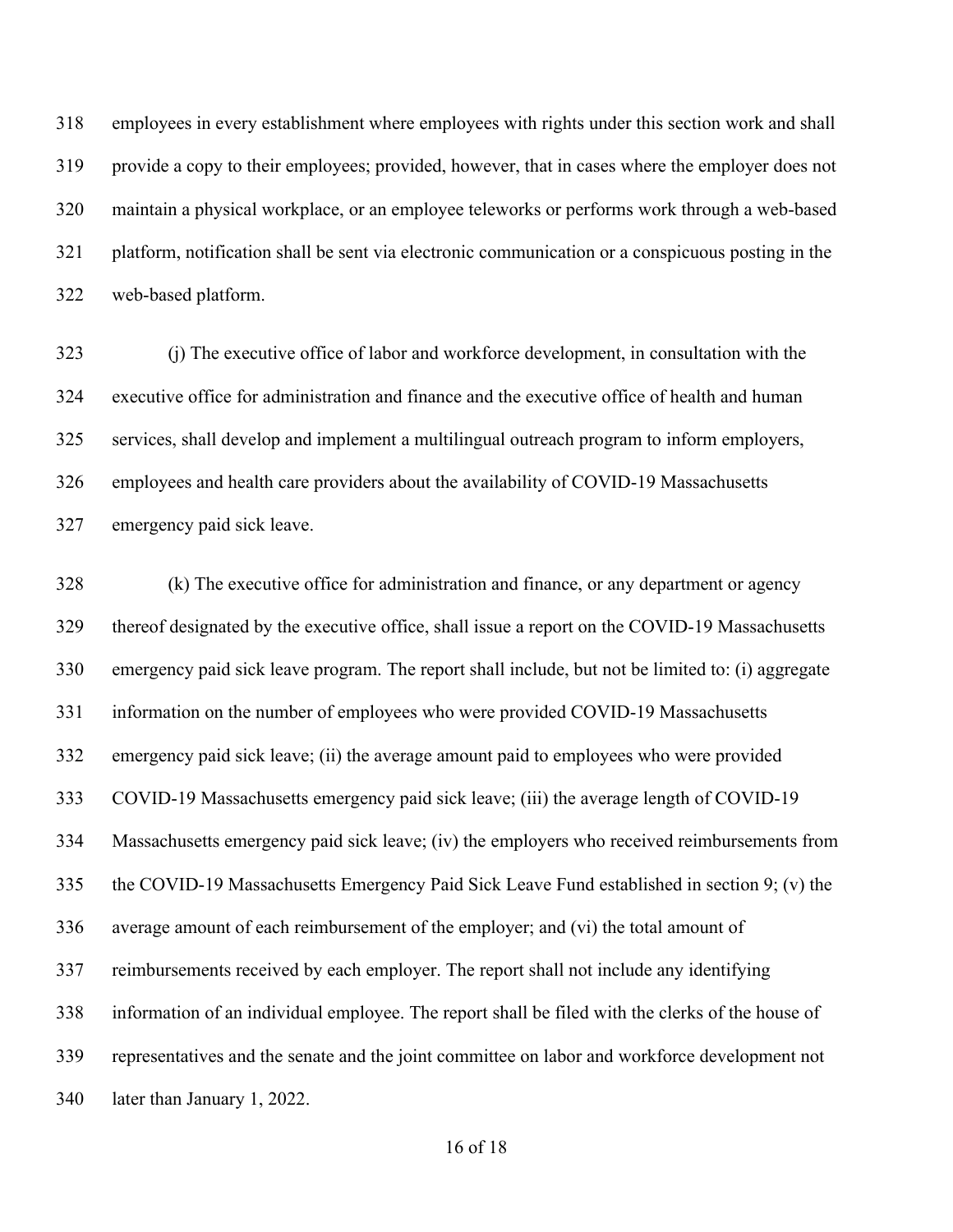SECTION 11. COVID-19 Massachusetts emergency paid sick leave shall be available to an employee under section 10 until: (i) 15 days after notification from the executive office for administration and finance to employers that applications totaling \$60,000,000 have been submitted, or an alternative total identified by the executive office for administration and finance as reasonably indicating that the total cost of the program will approach \$75,000,000 in 15 days; or (ii) September 30, 2021, whichever first occurs. Upon notification from the executive office for administration and finance, employers may continue to claim for costs incurred prior to issuance of the notice.

 Notwithstanding the transfer required under section 13, if the availability of COVID-19 Massachusetts emergency paid sick leave terminates under clause (i) of this section, the secretary of administration and finance shall direct the comptroller to transfer funds in excess of the transfer required under said section 13, if necessary to cover eligible reimbursements for COVID-19 Massachusetts emergency paid sick leave wages paid after the exhaustion of the \$75,000,000 from the fund under said clause (i).

 SECTION 12. The secretary for administration and finance, or any department or agency thereof designated by the secretary, may promulgate regulations or other guidance necessary for the implementation of this act.

 SECTION 13. Not later than 10 days after the effective date of this act, the secretary of administration and finance shall direct the comptroller to transfer \$75,000,000 to the COVID-19 Massachusetts Emergency Paid Sick Leave Fund established in section 9 from amongst federal funds received by the commonwealth in response to the public health emergency caused by COVID-19 to the extent such funds are available for the uses allowed by said COVID-19